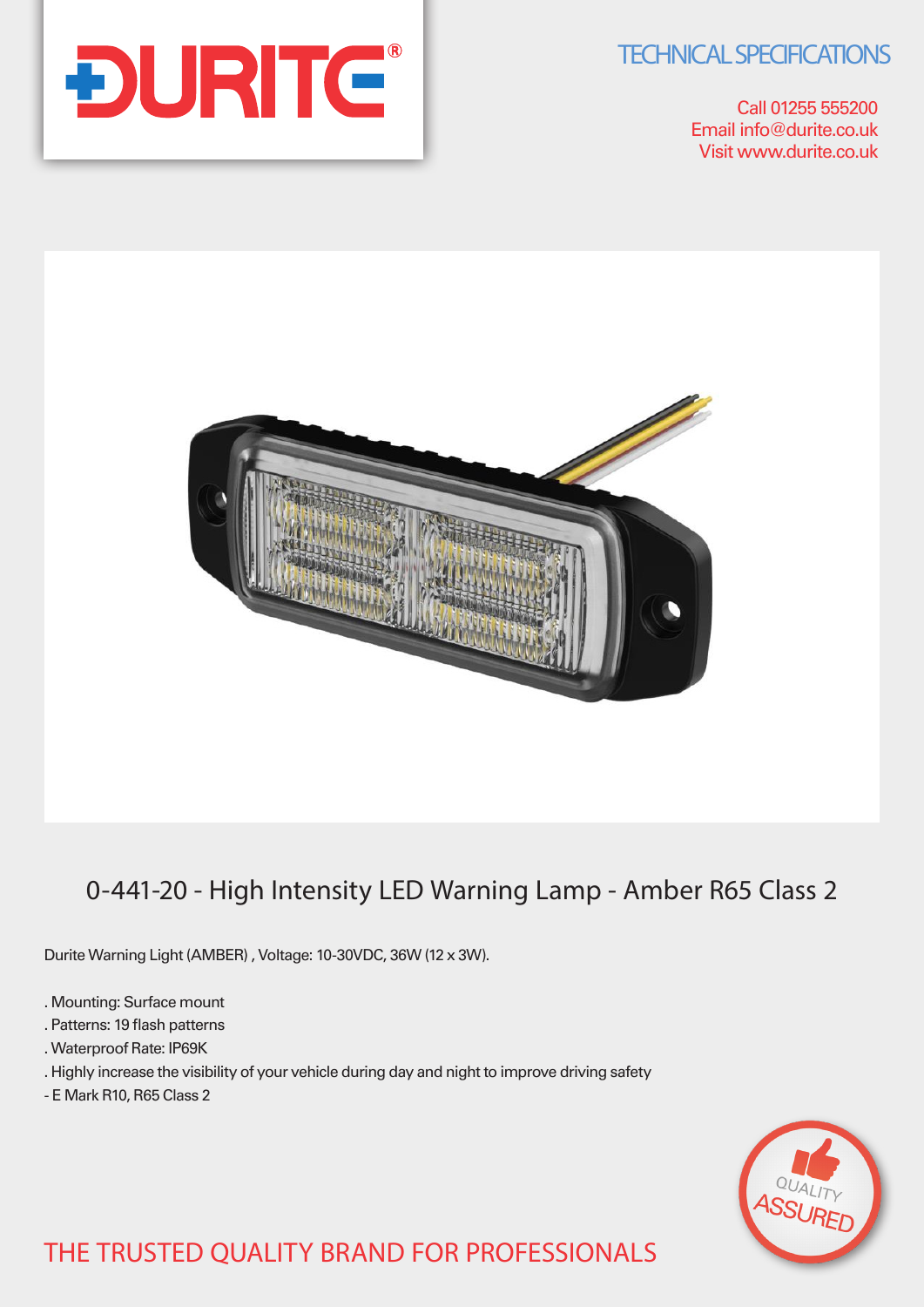#### **WARNINGS**

Before using this unit please read these instructions carefully. Take special care to follow the warnings and safety suggestions listed below. Keep these instructions for future reference.

#### **SAFETY WARNING**

1. Proper installation of this product requires the installer to have a good understanding of automotive electronics, systems and procedures.

2. If mounting this product requires drilling holes, the installer MUST be sure that no vehicle components or other vital parts could be damaged by the drilling process. Check both sides of the mounting surface before drilling begins. Also de-burr the holes and remove any metal shards or remnants.

3. Do not install this product or route any wires in the deployment area of your air bag. Equipment mounted or located in the air bag deployment area will damage or reduce the effectiveness of the air bag, or become a projectile that could cause serious personal injuryor death. Refer to your vehicle owner's manual for the air bag deployment area. The User/Installer assumes full responsibility to determine proper mounting location, based on pro-viding ultimate safety to all passengers inside the vehicle.

4.Do not attempt to activate or control this device in a hazardous driving situation.

5. This product contains either strobe light(s), halogen light(s), high-intensity LEDs or acombination of these lights. Do not stare directly into these lights. Momentary blindness and/or eye damage could result.

6. All connections must use waterproof connectors and any unconnected wires must be sealed to prevent water ingress via the wire core, failure to do this may result in premature failure and invalidate the warranty.

7. Use only soap and water to clean the outer lens. Use of other chemicals could result inpremature lens cracking (crazing) and discoloration. Lenses in this condition have significantly reduced effectiveness. Inspect and operate this product regularly to confirm its proper operation and mounting condition.

8. It is recommended that these instructions be stored in a safe place and referred to when performing maintenance and/or reinstallation of this product.

9. For this product to operate at optimum efficiency, a good electrical connection to chassisground must be made. The recommended procedure requires the product ground wire to be connected directly to the NEGATIVE (-) battery post.

| 1. ECE R65 Single (All)  | 8. Single (Slow) (All)          | 15. Single + Quad (Split)   |
|--------------------------|---------------------------------|-----------------------------|
| 2. Double (All)          | 9. Single + Single (Slow) (All) | 16. Single + Strobe (Split) |
| 3. Quad (All)            | 10. Single (Split)              | 17. Random                  |
| 4. Quint (All)           | 11. Double (Split)              | 18. Combination             |
| 5. Strobe (All)          | 12. Quad (Split)                | 19. Constantly Bright       |
| 6. Single $+$ Quad (All) | 13. Quint (Split)               |                             |
| 7. Single + Strobe (All) | 14. Strobe (Split)              |                             |

#### **FLASH PATTERNS**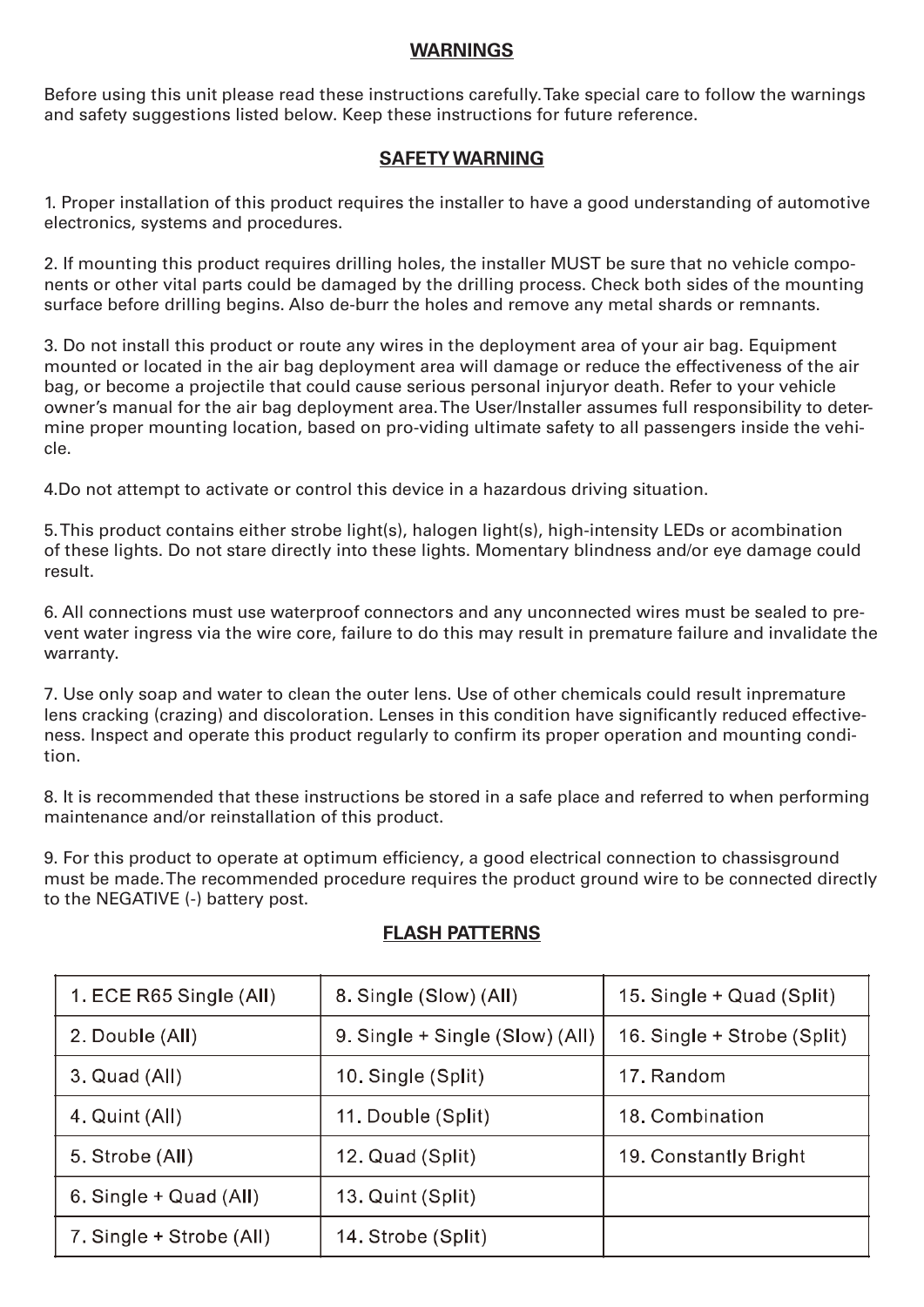#### **WIRING INSTRUCTIONS**